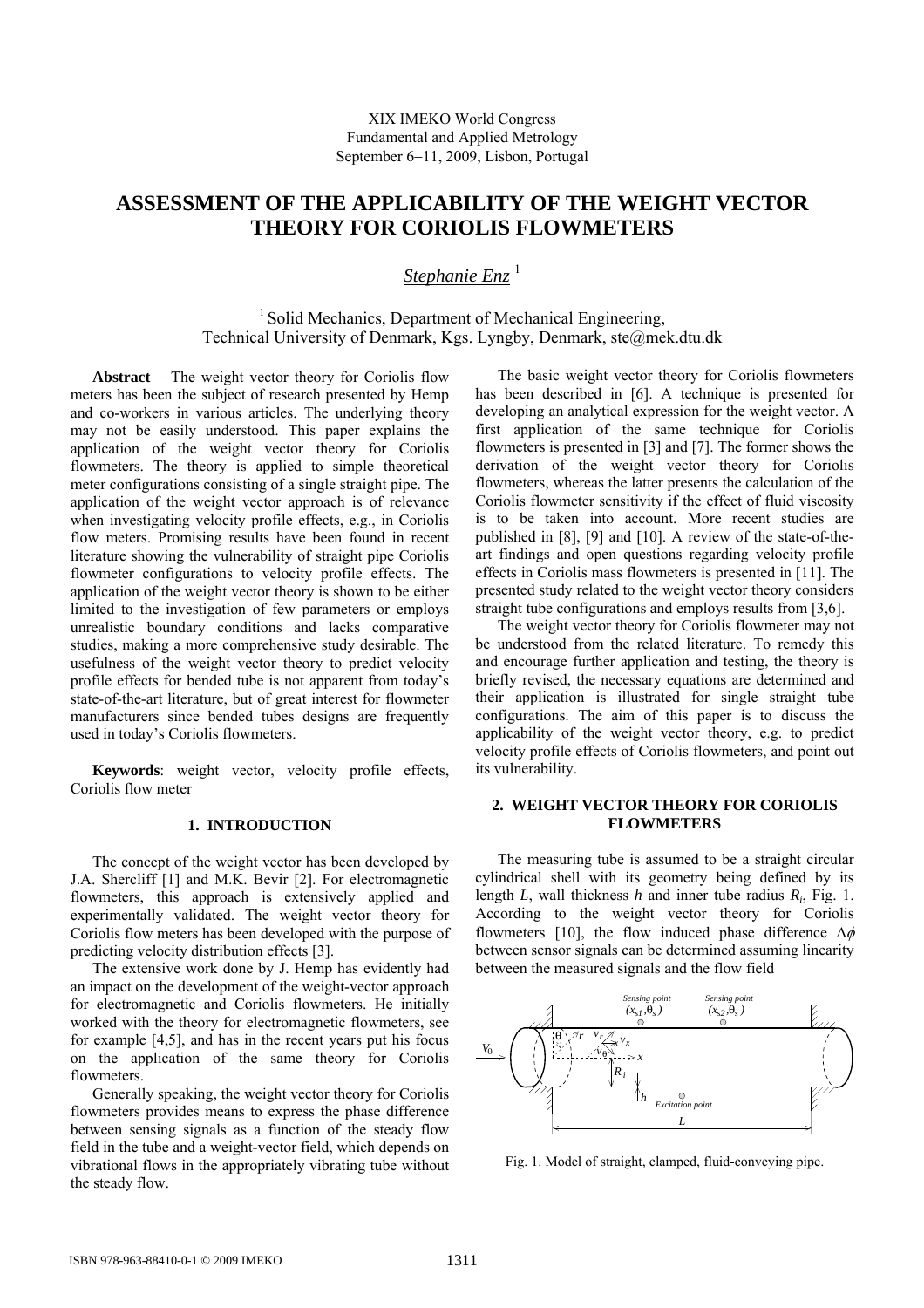$$
\Delta \phi = \int_{-\infty}^{\infty} \int_{0}^{2\pi} \int_{0}^{R_i} \mathbf{V}_0 \cdot \mathbf{W}_{\phi} dr d\theta dx
$$
 (1)

where  $V_0$  is the steady fluid velocity vector in absence of pipe vibrations and  $W_{\phi}$  the weight vector for the phase difference. The weight vector depends on certain vibrational flow fields in the absence of steady flow. The integral is taken over the entire volume of the fluid. The weight vector for the phase difference  $\mathbf{W}_{\phi}$  is defined as [10]

$$
\mathbf{W}_{\phi} = \text{Im}\left(\frac{\mathbf{W}}{v_{r1}^{(1)}(x_{s1}, \theta_s)}\right) \tag{2}
$$

where **W** represents the weight vector and  $v_{r1}^{(1)}(x_{s1}, \theta_s)$  =  $i\omega u_r^{(1)}(x_{s1}, \theta_s)$  the radial tube velocity of the working mode at the sensing point  $(x<sub>s1</sub>, \theta<sub>s</sub>)$  with  $\omega$  being the angular operation frequency and  $u_r^{(1)}(x_s, \theta_s)$  the radial displacement of the working mode. The weight vector **W** can be defined using [3,6,10]

$$
\mathbf{W} = -\rho \left[ \left( \mathbf{v}^{(2)} \cdot \nabla \right) \mathbf{v}^{(1)} - \left( \mathbf{v}^{(1)} \cdot \nabla \right) \mathbf{v}^{(2)} \right] \tag{3}
$$

where  $\rho$  is the density of the fluid and **v**<sup>(1)</sup> and **v**<sup>(2)</sup> are fluid vibrational velocity fields. The field  $\mathbf{v}^{(1)}$  is a result of the tube vibration without steady flow in the symmetric working mode, i.e. driven by a central force. The field  $\mathbf{v}^{(2)}$  results from the antisymmetric tube vibration, without the presence of a flowing fluid, driven by equal and opposite unit forces applied at the sensing points  $(x<sub>s1</sub>, \theta<sub>s</sub>)$  and  $(x<sub>s2</sub>, \theta<sub>s</sub>)$ .

## **3. APPLICATION EXAMPLES**

To exemplify the application of the theory presented in section 2, two examples from the state-of-the-art literature will be summarized. Major results will be presented and a reflection will be given on the value of these examples with respect to a future application on other Coriolis flowmeter designs.

## *3.1. Determination of weight vector and phase difference for straight Coriolis flowmeter with nonsupported ends*

Hemp [8] investigated a straight Coriolis flowmeter, consisting of a single tube defined by the tube length *L* and the inner tube radius  $R_i$ , with non-supported free ends infinitely close to but unattached to adjacent piping. Neglecting viscosity and compressibility of the fluid, the equations for  $\mathbf{v}^{(1)}$  and  $\mathbf{v}^{(2)}$  are

$$
i\omega \rho \mathbf{v} = -\nabla p \tag{4}
$$

$$
\nabla \cdot \mathbf{v} = 0 \tag{5}
$$

with *p* being the pressure on the fluid. Equation (4) and (5) correspond to the momentum and continuity equation derived by employing mass conservation and Newton's second law on a fluid element.

Equations (4) and (5) have the approximate locally rigid tube solutions

$$
v_r = V \cos \theta; v_{\theta} = -V \sin \theta; v_x = \Omega r \cos \theta;
$$
  
\n
$$
p = -i\omega \rho V r \cos \theta
$$
\n(6)

where *V* is the local linear velocity of the tube and  $\Omega$  the local angular velocity of the tube. Inserting (6) into (3) results in

$$
\mathbf{W} = \rho \Big( V^{(1)} \Omega^{(2)} - V^{(2)} \Omega^{(1)} \Big) \mathbf{k} \tag{7}
$$

indicating that the weight vector away from the tube ends is independent of  $r$  and  $\theta$ .

Assume a fully developed flow velocity profile, i.e. the phase shift  $\Delta \phi$  can be determined using an axisymmetric velocity profile  $\mathbf{v} = v(r) \mathbf{k}$ . Equation (1) turns out to be [8]

$$
\Delta \phi = \int_{0}^{R_i} 2 \pi r v(r) W_{\phi}(r) dr \tag{8}
$$

where the axisymmetric weight function for phase shift  $W_{\phi}(r)$  is defined using (2)

$$
W_{\phi}(r) = \text{Im}\left(\frac{W(r)}{(v_x)_P}\right) \tag{9}
$$

with the axisymmetric weight function *W(r)* being

$$
W(r) = W_0(r) + W'(r) \tag{10}
$$

with

$$
W_0(r) = \rho \int_0^L \left( V^{(1)} \Omega^{(2)} - V^{(2)} \Omega^{(1)} \right) dz \tag{11}
$$

and

$$
W'(r) = 2\rho \left( V^{(1)} \Omega^{(2)} - V^{(2)} \Omega^{(1)} \right) \Big|_{z=0} b \tilde{W}(r) \qquad (12)
$$

where  $\tilde{W}(r)$  is the end-effect axisymmetric weight function with

$$
\tilde{W}(r) = -0.941 + 0.816 \left(\frac{r}{b}\right)^2 - 0.214 \left(\frac{r}{b}\right)^4 + 0.551 \left(\frac{r}{b}\right)^6 (13)
$$

As a final result [8] states, that the phase difference  $\Delta \phi$ neglecting end effects can be determined using

$$
\Delta \phi = \dot{M} \frac{L^3 \omega}{EI} F\left(\frac{\zeta}{L}\right) \tag{13}
$$

where  $\dot{M}$  is the mass flow rate, *EI* the tube rigidity,  $\zeta$  the sensor position and *F(*ζ*/L)* the non-dimensional sensor position function, cf. [8].

The study presented in [8] illustrates, in a straight forward way, the application of the weight vector theory to determine an expression for the phase difference between sensor signals  $\Delta\phi$  of a straight tube Coriolis flowmeter.

The chosen unrealistic boundary conditions, i.e. unsupported pipe ends unattached to adjacent piping, are a major handicap of the study. A more realistic investigation would incorporate clamped or at least hinged pipe ends, since these are better representations of actual Coriolis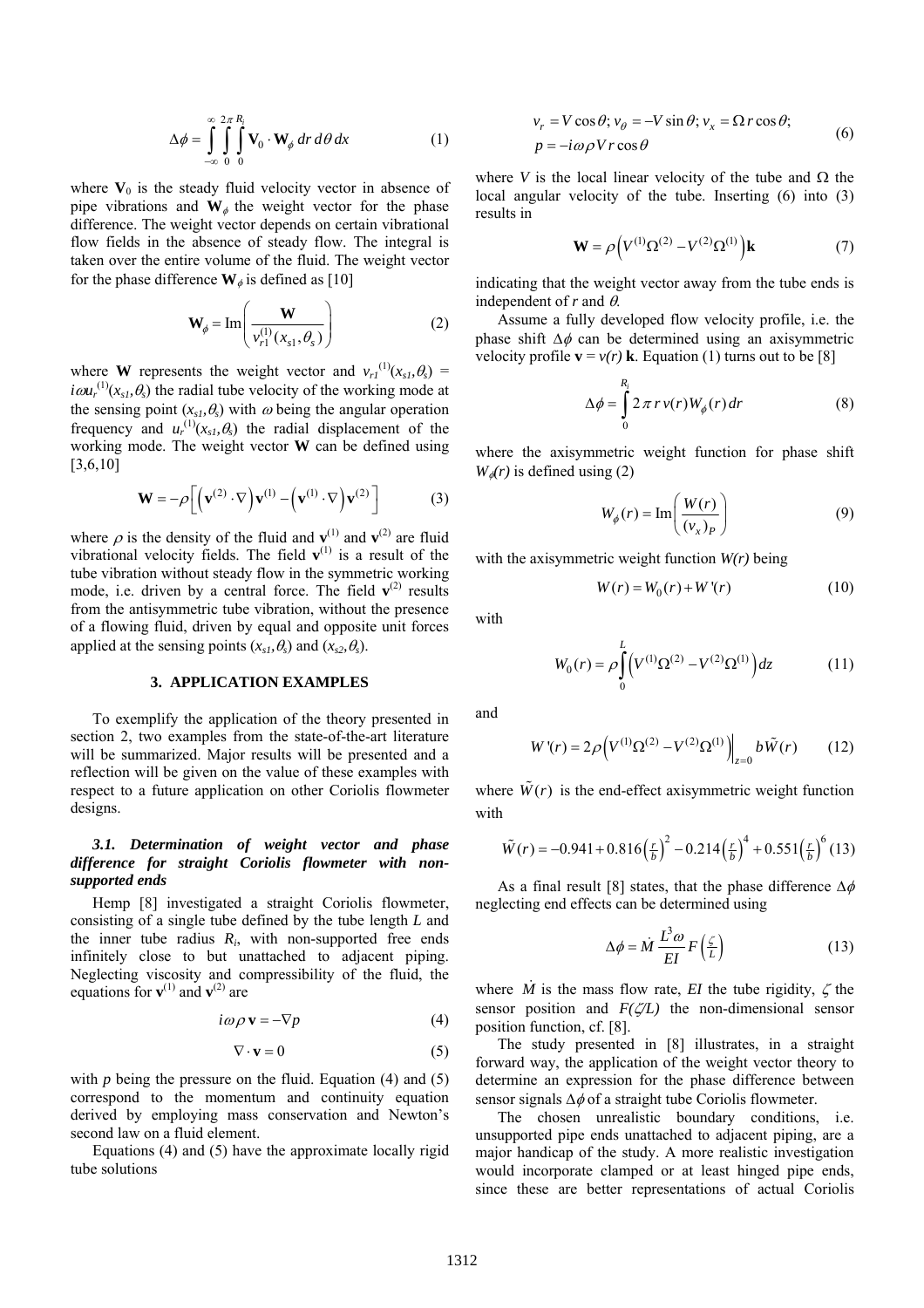flowmeter designs. The reason for choosing the investigated boundary condition is not stated in [8]. The cause for this could for example be, that alternative boundary conditions, e.g. simply-supported pipe ends, would just complicate the results without changing the conclusions, or that the theory presented in [8] simply does not hold for other boundary conditions.

In addition, the developed formulas have not been illustrated by numerical calculations. The results from [8] have neither been compared to nor confirmed by analytical or numerical results obtained with alternative solution procedures. On the basis of the information given in [8], it cannot be concluded whether the presented formulas are beneficial or not.

# *3.2. Weight vector study of velocity profile effects in straight tube Coriolis flowmeter*

A straight Coriolis flowmeter with clamped ends is considered in [10], Fig. 1. The measuring tube has the following dimensions inner tube radius  $R_i = 10$  mm, wall thickness  $h = 0.5$  mm and length  $L = 200$  to 600 mm and material properties density  $\rho = 4510 \text{ kg/m}^3$ , Young's modulus  $E = 102.7$  GN/m<sup>2</sup> and Poisson's ratio  $v = 0.34$ . The results are presented for the working mode, with the distance between the sensing points being  $s = L/2$  and in terms of variations of the flowmeter's mass flowrate sensitivity [10]

$$
K = \frac{\Delta \phi}{q_m} \tag{14}
$$

corresponding to the ratio between the phase difference  $\Delta \phi$ , determined using (1), and the mass flowrate  $q_m$ 

$$
q_m = \pi \rho V_0 R_i^2 \tag{15}
$$

where  $V_0$  is the mean flow velocity. In [10] the velocity profile effect is presented as variations in the ratio between the mass flowrate sensitivities for chosen velocity profiles *K* and for the flat, plug-flow profile  $K_0$ ,

$$
\frac{K}{K_0} = \frac{\int_0^{R_i} r V_{x0}(r) \,\overline{W}_x(r) \, dr}{V_0 \int_0^{R_i} r \,\overline{W}_x(r) \, dr} \tag{16}
$$

where  $\overline{W}(r)$  is the axisymmetric weight function, see [10]. Equation (16) is illustrated by Fig. 2, which shows variations of the mass flowrate sensitivities with aspect ratio *L/Ri* for laminar and turbulent flows, respectively *Klam* and  $K_{turb}$ , relative to the sensitivity for the flat velocity profile *K0*, assuming a circumferential mode where the tube crosssection is not deformed during the tube vibration. From Fig. 2 it can be seen that the ratio between the turbulent flow and flat velocity profile sensitivity is almost 1 for long tubes. This means that there is no difference between assuming a simple plug flow rather than a more realistic turbulent flow to determine the flowmeter sensitivity for long tubes using weight vector theory. This does not apply for short tubes as it can be seen in Fig 2. Similar conclusions are drawn when laminar flow is assumed. For short tubes, the sensitivity pre-



Fig. 2. Variations of mass flowrate sensitivities versus aspect ratio  $L/R_i$  for laminar and turbulent flow, respectively  $K_{lam}$  and  $K_{turb}$ , (relative to sensitivity for plug flow  $K_0$ ) in case of circumferential mode with non-deformed cross-section during tube vibration, adapted from [10].

dicted using a plug flow assumption is larger than the sensitivity predicted using the laminar flow assumption. This also applies for long tubes, however the difference not as pronounced as for short tubes.

Table 1 shows mass flowrate sensitivities calculated for the two lowest circumferential modes, i.e. assuming the tube cross-section to be, respectively, non-deformed and deformed during the tube vibration, and for different tube aspect ratios using a direct and the weight vector solution procedure. This corresponds to a quantitative test of the theory for a few parameters. The direct solution procedure is described in [10]. It can be seen in Table 2 that the results, with a few exemptions, are in agreement. This illustrates the applicability of the weight vector theory as it is presented in [10].

The applicability of the weight vector theory to determine the sensitivity of a straight Coriolis flowmeter has been shown in [10]. A quantitative test employing a few parameters shows agreement between the results obtained by the weight vector theory and a direct solution procedure. Indications are found that the simple plug flow assumption can be used to estimate the sensitivity in case of high aspect ratios, e.g. long tubes. Furthermore it is shown that short tubes are more vulnerable to velocity profile effects than long tubes. The weight vector theory predicts a higher sensi-

Table 1. Comparison of the mass flowrate sensitivities from the direct and the weight vector solution procedure, adapted from [10]. Flat velocity profile with  $\rho = 1000 \text{ kg/m}^3$  and  $V_0 = 1 \text{ m/s}$ .

| B<br>Aspect<br>ratio $\alpha$ | Mass flowrate sensitivity $K_0$ (rad/(kg/s)) |                       |                       |                       |
|-------------------------------|----------------------------------------------|-----------------------|-----------------------|-----------------------|
|                               | Non deformed tube                            |                       | Deformed tube cross-  |                       |
|                               | cross-section                                |                       | section               |                       |
|                               | Direct                                       | Weight                | Direct                | Weight                |
|                               | solution                                     | vector                | solution              | vector                |
| 20                            | $4.349 \cdot 10^{-3}$                        | $4.349 \cdot 10^{-3}$ | $2.996 \cdot 10^{-2}$ | $2.996 \cdot 10^{-3}$ |
| 40                            | $7.348 \cdot 10^{-3}$                        | $7.348 \cdot 10^{-3}$ | $1.705 \cdot 10^{-1}$ | $1.705 \cdot 10^{-1}$ |
| 60                            | $1.062 \cdot 10^{-2}$                        | $1.062 \cdot 10^{-2}$ | $4.259 \cdot 10^{-1}$ | $4.262 \cdot 10^{-1}$ |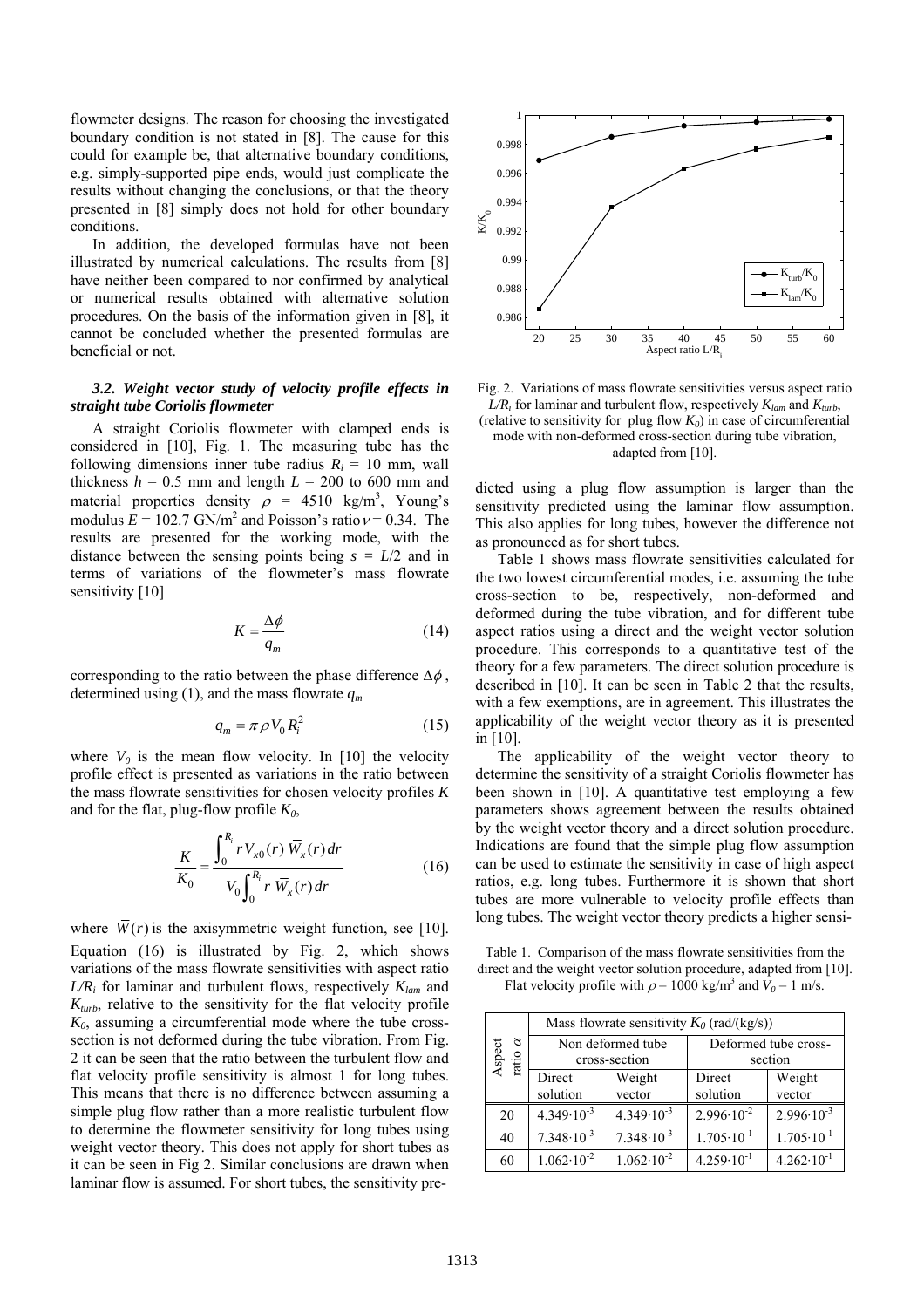tivity when shifting from laminar to turbulent flow, which agrees with practical experiences from a Coriolis flowmeter manufacturer. Compared to [3,8], [10] offers indications that the weight vector theory in fact can be used to evaluate velocity profile effects for Coriolis flowmeters. It is apparent from the results presented in [10], that velocity profile effects cannot generally be neglected for Coriolis flowmeters, especially when a short tube design is employed. This is valuable information, since velocity profile effects often are ignored when designing Coriolis flowmeters. The work [10] leaves open questions, since it does not investigate the influence of other parameters, e.g. alternative boundary conditions or curved measuring tube shapes, on velocity profile effects.

### **4. DISCUSSION AND CONCLUSION**

The early literature regarding the weight vector theory for Coriolis flowmeters does not provide sufficient information to enable a straight-forward application of the theory on Coriolis flowmeters. The usefulness of the weight vector theory to evaluate velocity profile effects for Coriolis flowmeters is not shown.

In the recent literature, promising results have been published showing that especially short tube designs are vulnerable to velocity profile effects, so that velocity profile effects cannot generally be neglected for Coriolis flowmeters. However the quantitative test, to compare the results from weight vector theory calculations to results obtained by direct solution procedures, is limited to a few parameters, so a more comprehensive study is necessary.

The major lack of the state-of-the-art weight vector theory for Coriolis flowmeters is that it is limited to straight pipes with more or less realistic boundary conditions.

Even though it would be of great interest for manufacturers of Coriolis flowmeters with bended tube designs, the usefulness of the weight vector theory to predict velocity profile effects of bended tube configurations is not apparent from the today's literature. A first step in this direction is made by J. Hemp, who has determined the weight vector for the three straight sections of rigid u-tube flowmeter, however, without determining the weight vector in the curved corners of the meter, cf. [3,6], which would lead to a more complicated expression for the weight vector. The three obtained constant expressions for the weight vectors are parallel to the tube axis and pointing in the flow direction in each straight section. This indicates that the influence of bended tubes cannot be neglected when determining the weight vector for bended tube designs. If it could be shown, that the weight vector theory for Coriolis flowmeters is also useful to study velocity profile effects in bended tube configurations, this would provide a powerful tool, e.g. for flowmeter manufacturers. Its major advantage will be that it can validate and possibly replace the timeconsuming and computational demanding simulations which are used today, i.e. numerical fluid-structure-interaction simulations.

The steady flow assumption indicates that the presented theory is only valid when the flow in the flowmeter is laminar. However, in real Coriolis flow meter applications the flow is usually turbulent. J. Hemp argues in [3], that the weight vector theory probably still is valid, since filtering of the sensor signals should remove the effect of turbulence related velocity fluctuations. An experimental validation of this statement using real Coriolis flowmeters is not apparent from the literature. Others have used mathematical expressions for describing turbulent velocity profiles, cf. [10], and used these as input in the presented theory. This approach gives promising results. However this approach does not replace the necessity of further investigations to confirm the applicability of the weight vector theory in case of turbulent flow. Numerical methods and/or experiments with real Coriolis flowmeters can, in this context, be tools to employ.

Computational fluid dynamics can be used to clarify whether fluid properties, e.g. viscosity and compressibility, and pipe characteristics which influence the fluid flowing in the vibrating pipe, e.g. internal pipe wall roughness, can be neglected or how they might change the weight vector theory for Coriolis flowmeters. Under certain assumptions, e.g. neglecting the effect of viscosity, J. Hemp argues based on ultrasonic flowmeter theory, that the expression for determining the weight vector is the same for compressible and incompressible flow [3]. This indicates that neglecting the effect of viscosity has an influence on the applicability weight vector theory for Coriolis flowmeters. This indication should be checked to test it and its extend, e.g. by using numerical methods, since it has not been studied further according to the know literature.

To sum up, it has been shown that the weight vector theory is applicable for predicting velocity profile effects in Coriolis flowmeters. The theory is however vulnerable, since comprehensive studies are missing and realistic tube designs and boundary conditions have not been investigated. This leads to the still open question: Can the weight vector theory for Coriolis flowmeters be easily applied to real Coriolis flowmeter designs, or not? The theory seems to hold a significant potential but also does not seem straightforward in practical application involving real Coriolis flowmeters. The required fluid vibrational velocity fields may, e.g., not be readily set up, and may even involve computational demanding and time-consuming numerical simulations.

# **REFERENCES**

- [1] J.A. Shercliff, *The theory of electromagnetic flowmeasurement*, Cambridge University Press, London, 1962.
- [2] M.K. Bevir, "Theory of induced voltage electromagnetic flow measurement", *IEEE Transactions on Magnetics,* vol. Mag6, nº. 2, pp. 315-320, 1970.
- [3] J. Hemp, "The weight vector theory of Coriolis mass flowmeters", *Flow Measurement and Instrumentation,* vol. 5, nº. 4, pp. 247-253, 1994.
- [4] J. Hemp, "Improved magnetic field for an electromagnetic flowmeter with point electrodes", *Journal of Physics D: Applied Physics,* vol. 8, nº. 8, pp. 983-1002, 1974.
- [5] J. Hemp and H.K. Versteeg, "Prediction of electromagnetic flowmeter characteristics", *Journal of Physics D: Applied Physics,* vol. 19, nº. 8, 1459-1476, 1986.